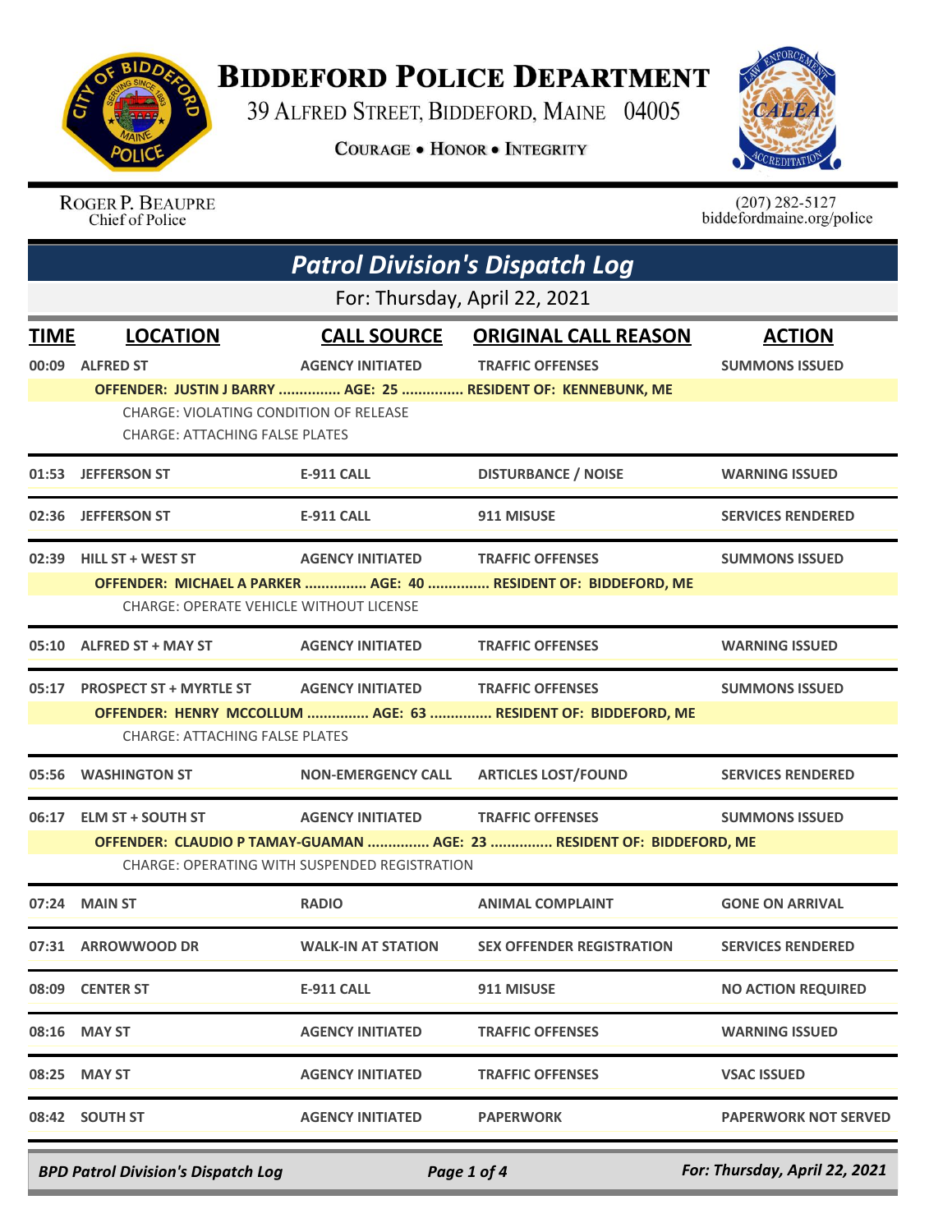| <b>TIME</b> | <b>LOCATION</b><br>08:53 HORRIGAN CT              | <b>CALL SOURCE</b><br><b>AGENCY INITIATED</b> | <b>ORIGINAL CALL REASON</b><br><b>PAPERWORK</b> | <b>ACTION</b><br><b>PAPERWORK SERVED</b> |
|-------------|---------------------------------------------------|-----------------------------------------------|-------------------------------------------------|------------------------------------------|
|             | 08:55 PIKE ST                                     | <b>NON-EMERGENCY CALL</b>                     | <b>ANIMAL COMPLAINT</b>                         | <b>SERVICES RENDERED</b>                 |
| 09:08       | <b>GRAHAM ST</b>                                  | <b>WALK-IN AT STATION</b>                     | <b>SEX OFFENDER REGISTRATION</b>                | <b>REPORT TAKEN</b>                      |
|             | 09:27 PINETTE AVE + TIBBETTS AVE                  | E-911 CALL                                    | <b>ANIMAL COMPLAINT</b>                         | <b>NO ACTION REQUIRED</b>                |
|             | 09:36 SUMMER ST + BIRCH ST                        | <b>AGENCY INITIATED</b>                       | <b>TRAFFIC OFFENSES</b>                         | <b>VSAC ISSUED</b>                       |
| 10:06       | <b>MOUNTAIN RD + BOULDER WAY AGENCY INITIATED</b> |                                               | <b>TRAFFIC OFFENSES</b>                         | <b>WARNING ISSUED</b>                    |
|             | 10:18 ELM ST                                      | <b>AGENCY INITIATED</b>                       | <b>TRAFFIC OFFENSES</b>                         | <b>WARNING ISSUED</b>                    |
|             | 10:23 SACO FALLS WAY                              | <b>WALK-IN AT STATION</b>                     | <b>PAPERWORK</b>                                | <b>SERVICES RENDERED</b>                 |
|             | 10:27 ELM ST                                      | <b>AGENCY INITIATED</b>                       | <b>ROAD HAZARD</b>                              | <b>REMOVED HAZARD</b>                    |
|             | 10:32 ELM ST                                      | <b>AGENCY INITIATED</b>                       | <b>TRAFFIC OFFENSES</b>                         | <b>VSAC ISSUED</b>                       |
|             | 10:47 SPRUCE ST                                   | <b>NON-EMERGENCY CALL</b>                     | <b>DOMESTIC COMPLAINTS</b>                      | <b>REPORT TAKEN</b>                      |
| 10:50       | <b>PRECOURT ST</b>                                | <b>AGENCY INITIATED</b>                       | <b>TRAFFIC OFFENSES</b>                         | <b>VSAC ISSUED</b>                       |
|             | 11:11 ALFRED ST                                   | <b>AGENCY INITIATED</b>                       | <b>TRAFFIC OFFENSES</b>                         | <b>WARNING ISSUED</b>                    |
| 11:22       | <b>BLANDINGS WAY</b>                              | <b>NON-EMERGENCY CALL</b>                     | <b>PARKING COMPLAINT</b>                        | <b>PARKING TICKET ISSUED</b>             |
|             | 11:23 ALFRED ST                                   | <b>AGENCY INITIATED</b>                       | <b>TRAFFIC OFFENSES</b>                         | <b>VSAC ISSUED</b>                       |
|             | 11:42 ALFRED ST                                   | <b>AGENCY INITIATED</b>                       | <b>TRAFFIC OFFENSES</b>                         | <b>WARNING ISSUED</b>                    |
|             | 12:38 ALFRED ST                                   | E-911 CALL                                    | 911 MISUSE                                      | <b>SERVICES RENDERED</b>                 |
|             | 12:46 BOULDER WAY                                 | <b>WALK-IN AT STATION</b>                     | <b>CRIMINAL MISCHIEF</b>                        | <b>REPORT TAKEN</b>                      |
|             | 12:51 ELM ST + PRECOURT ST                        | <b>NON-EMERGENCY CALL</b>                     | <b>ROAD HAZARD</b>                              | <b>SERVICES RENDERED</b>                 |
|             | 13:19 ELM ST                                      | <b>NON-EMERGENCY CALL</b>                     | <b>ROAD HAZARD</b>                              | <b>REFERRED OTHER AGENCY</b>             |
|             | 13:28 MAIN ST                                     | <b>RADIO</b>                                  | <b>CODES ENFORCEMENT</b>                        | <b>REFERRED OTHER AGENCY</b>             |
|             | 13:31 ELM ST                                      | <b>AGENCY INITIATED</b>                       | <b>TRAFFIC OFFENSES</b>                         | <b>VSAC ISSUED</b>                       |
|             | 13:53 PLYMOUTH DR                                 | <b>WALK-IN AT STATION</b>                     | FRAUD / SCAM                                    | <b>REPORT TAKEN</b>                      |
|             | 13:56 ELM ST                                      | <b>AGENCY INITIATED</b>                       | <b>TRAFFIC OFFENSES</b>                         | <b>WARNING ISSUED</b>                    |
|             | 14:03 ELM ST                                      | <b>AGENCY INITIATED</b>                       | <b>TRAFFIC OFFENSES</b>                         | <b>VSAC ISSUED</b>                       |

*BPD Patrol Division's Dispatch Log Page 2 of 4 For: Thursday, April 22, 2021*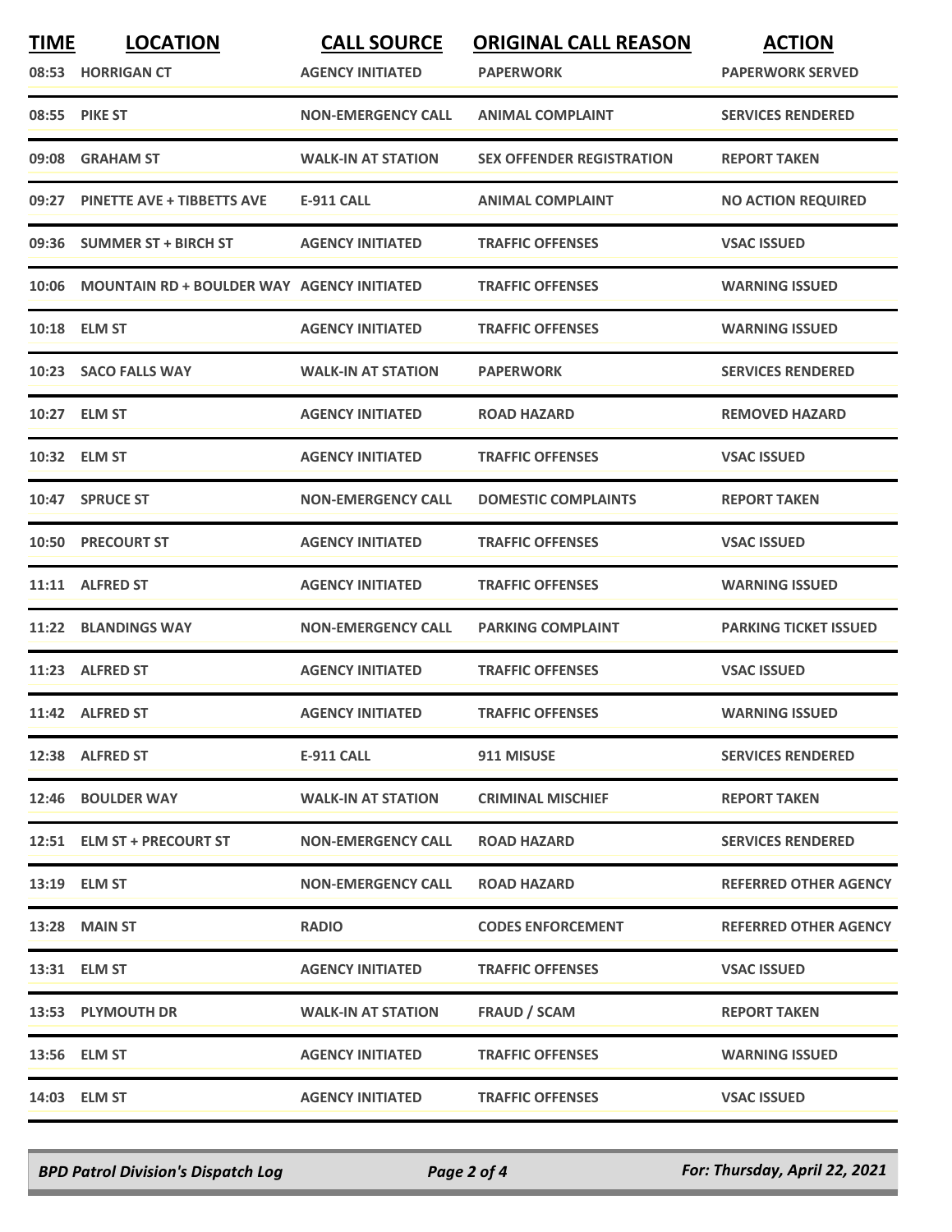| <b>TIME</b> | <b>LOCATION</b><br>14:45 ALFRED ST + RAY ST                                                          | <b>CALL SOURCE</b><br><b>AGENCY INITIATED</b> | <b>ORIGINAL CALL REASON</b><br><b>TRAFFIC OFFENSES</b> | <b>ACTION</b><br><b>WARNING ISSUED</b> |  |
|-------------|------------------------------------------------------------------------------------------------------|-----------------------------------------------|--------------------------------------------------------|----------------------------------------|--|
|             | 14:52 HORRIGAN CT                                                                                    | <b>NON-EMERGENCY CALL</b>                     | <b>SUSPICION</b>                                       | <b>SERVICES RENDERED</b>               |  |
|             | 14:55 SACO FALLS WAY                                                                                 | <b>NON-EMERGENCY CALL</b>                     | <b>SUSPICION</b>                                       | <b>NEGATIVE CONTACT</b>                |  |
|             | 15:30 ELM ST                                                                                         | <b>E-911 CALL</b>                             | <b>CRIM THREAT / TERRORIZING</b>                       | <b>REPORT TAKEN</b>                    |  |
|             | 15:33 WEST CUTTS ST                                                                                  | <b>E-911 CALL</b>                             | 911 MISUSE                                             | <b>NEGATIVE CONTACT</b>                |  |
|             | 15:39 MAY ST + AMHERST ST                                                                            | <b>AGENCY INITIATED</b>                       | <b>TRAFFIC OFFENSES</b>                                | <b>VSAC ISSUED</b>                     |  |
|             | 15:45 HILL ST + RITZ AVE                                                                             | <b>AGENCY INITIATED</b>                       | <b>TRAFFIC OFFENSES</b>                                | <b>WARNING ISSUED</b>                  |  |
|             | 15:58 QUIMBY ST                                                                                      | <b>E-911 CALL</b>                             | <b>JUVENILE OFFENSES</b>                               | <b>REPORT TAKEN</b>                    |  |
|             | 16:03 ALFRED ST                                                                                      | <b>AGENCY INITIATED</b>                       | <b>TRAFFIC OFFENSES</b>                                | <b>VSAC ISSUED</b>                     |  |
|             | 16:06 HILL ST + FALL ST                                                                              | <b>AGENCY INITIATED</b>                       | <b>TRAFFIC OFFENSES</b>                                | <b>WARNING ISSUED</b>                  |  |
|             | 16:11 GRANITE ST                                                                                     | <b>AGENCY INITIATED</b>                       | <b>TRAFFIC OFFENSES</b>                                | <b>WARNING ISSUED</b>                  |  |
|             | 16:19 SHORE RD                                                                                       | <b>E-911 CALL</b>                             | <b>MEDICAL W/ ASSIST</b>                               | <b>TRANSPORT TO HOSPITAL</b>           |  |
|             | 16:29 ELM ST + PRECOURT ST                                                                           | <b>AGENCY INITIATED</b>                       | <b>TRAFFIC OFFENSES</b>                                | <b>WARNING ISSUED</b>                  |  |
|             | 16:44 POOL ST                                                                                        | <b>NON-EMERGENCY CALL</b>                     | <b>THEFT</b>                                           | <b>REPORT TAKEN</b>                    |  |
|             | 16:50 ELM ST                                                                                         | <b>AGENCY INITIATED</b>                       | <b>TRAFFIC OFFENSES</b>                                | <b>VSAC ISSUED</b>                     |  |
|             | <b>16:52 MARINER WAY</b>                                                                             | <b>E-911 CALL</b>                             | 911 MISUSE                                             | <b>NO ACTION REQUIRED</b>              |  |
|             | 16:59 CUTTS ST                                                                                       | <b>RADIO</b>                                  | <b>MEDICAL W/ ASSIST</b>                               | <b>NO TRANSPORT</b>                    |  |
|             | 17:17 SACO FALLS WAY                                                                                 | <b>NON-EMERGENCY CALL</b>                     | <b>HARASSMENT</b>                                      | <b>REPORT TAKEN</b>                    |  |
|             | 17:20 ALFRED ST + CLARK ST                                                                           | <b>AGENCY INITIATED</b>                       | <b>TRAFFIC OFFENSES</b>                                | <b>WARNING ISSUED</b>                  |  |
|             | 17:39 HILL ST + FALL ST                                                                              | <b>AGENCY INITIATED</b>                       | <b>TRAFFIC OFFENSES</b>                                | <b>WARNING ISSUED</b>                  |  |
|             | 17:40 HARRISON AVE                                                                                   | <b>E-911 CALL</b>                             | <b>DRUG</b>                                            | <b>SERVICES RENDERED</b>               |  |
|             | 18:23 ALFRED ST<br>OFFENDER: KRISTYN JOY REID  AGE: 36  RESIDENT OF: SACO, ME                        | <b>WALK-IN AT STATION</b>                     | <b>OUT FOR FOLLOW UP</b>                               | <b>SUMMONS ISSUED</b>                  |  |
|             | CHARGE: LEAVING SCENE OF MOTOR VEHICLE ACCIDENT/AGGRAVATED<br>CHARGE: VIOLATING CONDITION OF RELEASE |                                               |                                                        |                                        |  |
|             | 18:29 JEFFERSON ST                                                                                   | E-911 CALL                                    | 911 MISUSE                                             | <b>DISPATCH HANDLED</b>                |  |